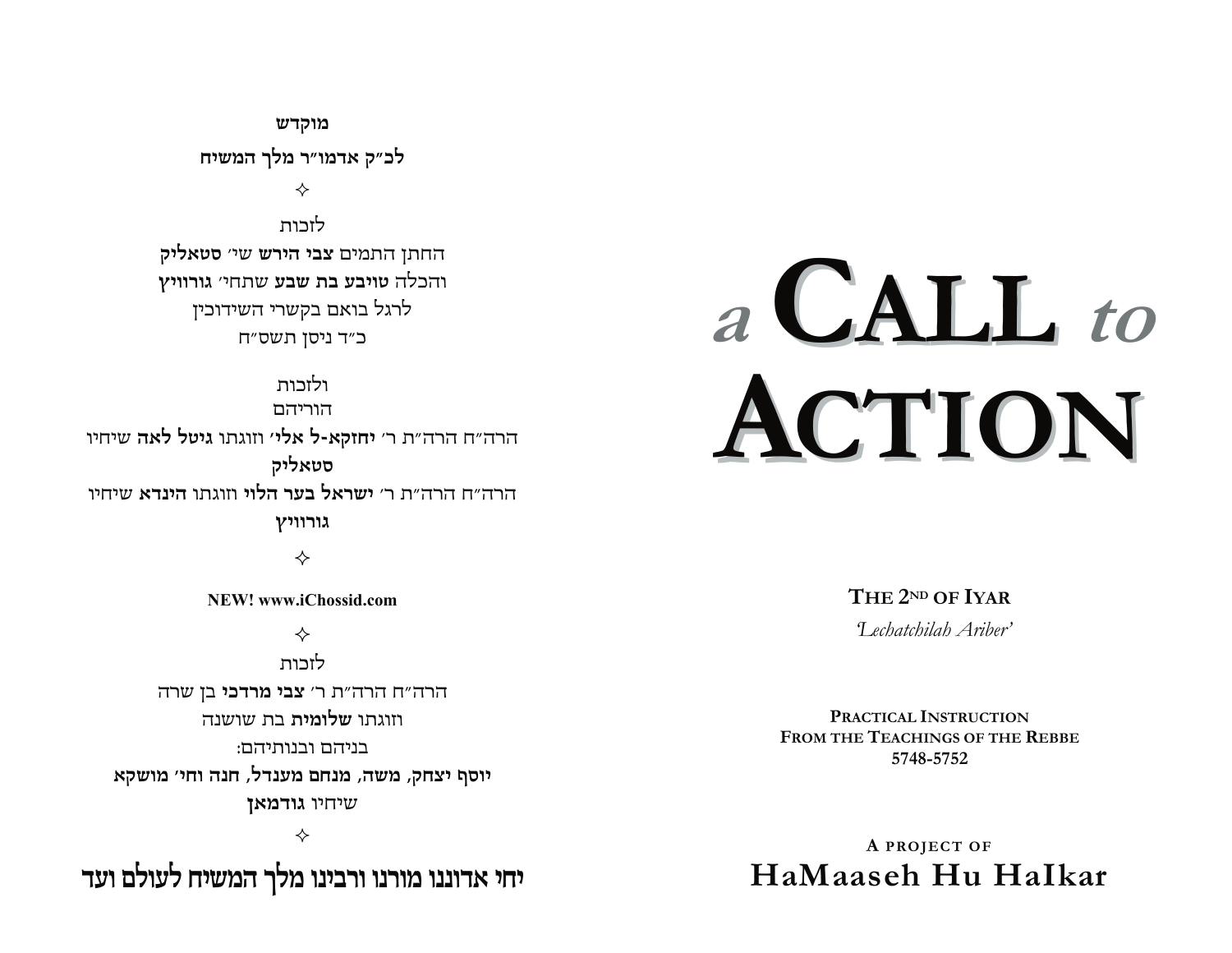## **Table of Contents**

#### The 2nd of Iyar

 $\frac{1}{2}$ 



a Call to Action Published and Copyrighted by המעשה הוא העיקר "HaMaaseh Hu HaIkar" 280 Troy Av, Brooklyn, NY 11213 Tel: (718) 363-3448 • Fax: (718) 467-6919 e-mail: info@iChossid.com  $5768 \cdot 2008$ 

> NEW! www.iChossid.com

typeset – the Chassidic works of the Rebbe Maharash, most of which were originally printed with the cursive Hebrew script.

These new books will make it far easier to read and study his texts  $24$ 

Indeed, we should do the same with *all* Chassidic texts. <sup>25</sup>  $\bullet$ 

#### **PUBLICIZE THESE DIRECTIVES**

We should publicize and encourage the observance of all of  $\bullet$ the above directives in every possible place  $-$  even where the effectiveness of such publicity seems doubtful...<sup>26</sup>

... Block letters, specifically, which are similar (although not identical) to Kesav Ashuri [the lettering used in a Sefer Torah]. It is quite possibly that this [similarity to Kesav Ashuri] is one of the reasons for many Torah authorities of previous generations (such as the Rambam) deliberately refraining from writing with "block" lettering in their handwritten works [out of reverence for the Sefer Torah]. Rather, they preferred to use other lettering such as the "Rashi" script, whose letters are slightly similar to the non-Jewish countries in which they resided. Even their printed works were generally published using "Rashi" as opposed to "block" lettering. ("Block" was [only] used for [fundamental classics such as] the Chumash, Talmud, Rambam and Shulchan Aruch).

Nevertheless, with each passing generation, more and more Torah works have been printed with "block" lettering – in accordance with the instructions of leading Torah personalities, as is well known.

This is also true of the printed Chassidic texts. [Originally, only] the Tanya was printed using "block" lettering, in the times of the Alter Rebbe. And only some of the works of the Mittler Rebbe were originally published this way. Nevertheless, the use of "block" lettering in printed texts has steadily increased over time, in order to make them easier for studying. (Ibid., fn. 151)

26. Safek, "doubt," is the numerical value of Amalek [the Jewish nation's mortal enemy and the evil force it represents]. We are commanded to eradicate anything that bears a connection to *Amalek*. Spiritually, this includes the concept of kerirus, "frigity" or "apathy" – for *Amalek* was the nation who "cools us off" [from enthusiastic and passionate divine service].

Although divine service should be performed in an orderly manner and based on rational concerns, it should also be done with enthusiasm and fervor, leading us to step beyond all limitations, and serving Hashem bechal me'odecha, "with all your might." (Ibid., p. 106)

<sup>...</sup> including printing his works with an easy-to-read typeset. (Ibid.)

<sup>24.</sup> We should also reprint those Chassidic texts that were originally printed in "Rashi" script, now employing "block" lettering – so that [thanks to easier typeset] we could invest our efforts into gaining greater comprehension of the content of these works. (Ibid., p. 101)

<sup>25.</sup> The need for this is further emphasized in the printed Chassidic texts of the Rebbe Maharash, the majority of which were printed using "cursive" Hebrew lettering. We should reprint them, making sure to use "block" lettering. (Ibid.)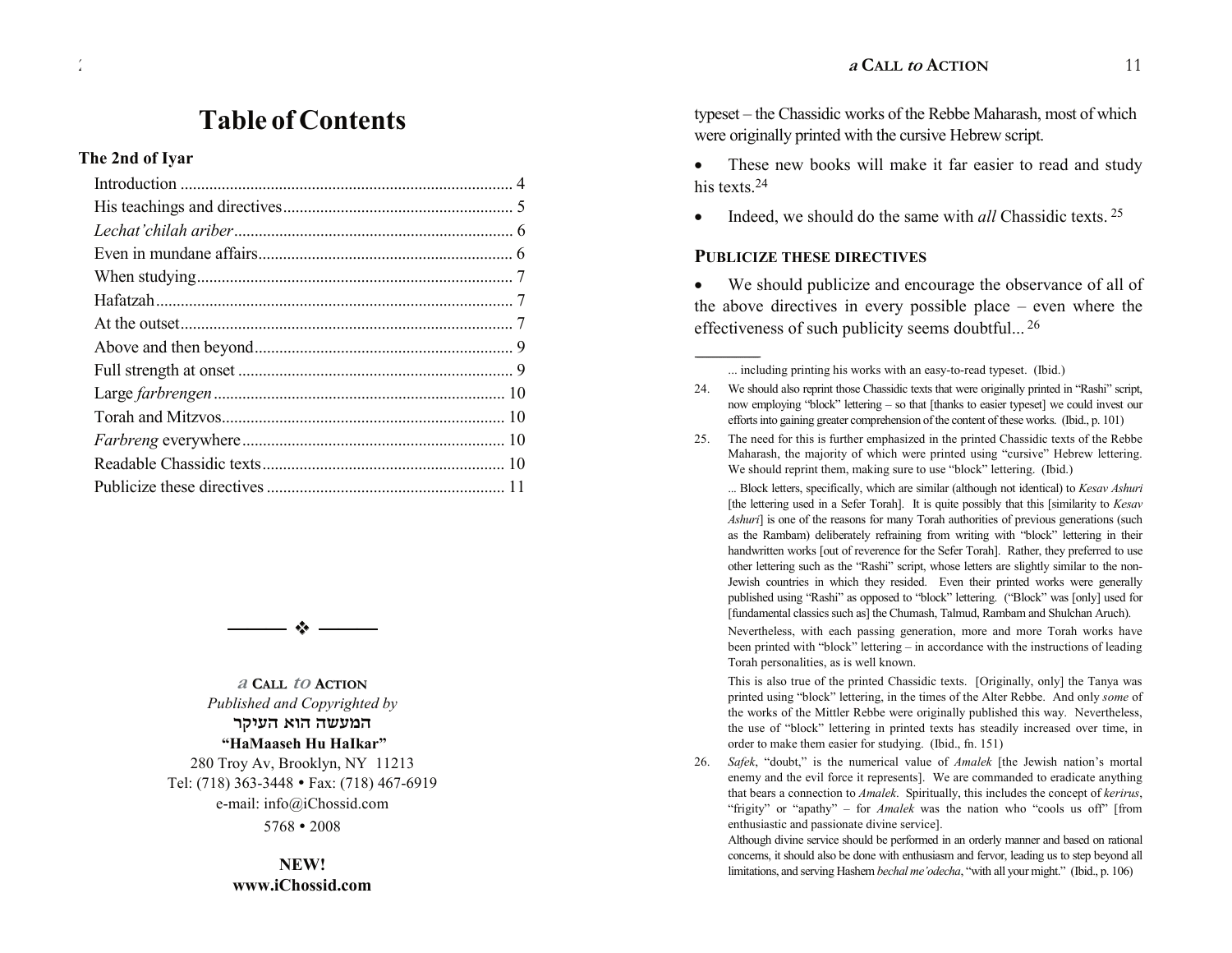#### **LARGE** *FARBRENGEN*

� We should organize well-attended *farbrengens* on the day of the Rebbe Maharash's birthday (as well as on the days surrounding it, and on Shabbos in particular).<sup>21</sup>

#### **TORAH AND MITZVOS**

• These *farbrengens* should be carried out in a manner that bolsters and encourages the participants to increase in all matters of Torah and Mitzvos – and to do so in a manner of *lechat' chilah ariber*.<sup>21</sup>

#### *FARBRENG* **EVERYWHERE**

We should arrange these *farbrengens* in each and every location  $-$  starting right here [in 770], in close proximity to the Previous Rebbe, Leader of our generation, grandson and successor to the Rebbe Maharash.22

#### **READABLE CHASSIDIC TEXTS**

------------------------------------------------

We should resolve<sup>23</sup> to reprint  $-$  using a clear "block" Hebrew

This is further underscored in our present generation, which comes after the completed service of *three* [further] generations [(1) the Rebbe Maharash; (2) the Rebbe Rashab; and (3) the Previous Rebbe,] who all conducted themselves according to the directive of *lechat'chilah ariber*. [Our generation thus rides on the] strength of a doubled three.

Moreover, our generation is *ninth* from the Ba'al Shem Tov [who first began the Chassidic approach which led to *lechat'chilah ariber*], i.e., *three* times three. (2<sup>nd</sup>) of Iyar 5751; *Hisvaaduyos* p. 145-146)

- 21. As in the verse, "Each man will aid the other and say... *chazak* be strong!" (*Parshas Kedoshim* and 2nd of Iyar 5749; *Hisvaaduyos* p. 100)
- 22. We should make certain to organize well-attended *farbrengens* ("*Berov am hadras*  $melech$  – the glory of a king is expressed in a multitude") ... starting right here in " $kirvas$  melech – the city of the king" [i.e., the city of the Rebbe's residence, for our sages state], "Who are the 'kings'? The Sages." (Ibid.)
- 23. The  $2<sup>nd</sup>$  of Iyar  $\dots$  is a most auspicious time to accept positive resolutions in all that is connected with the conduct in which we were directed by the Rebbe Maharash

## **Foreword**

**<sup>a</sup> CALL to ACTION** 3

We are pleased to bring you a newly revised edition of *a* **CALL** *to* **ACTION**. Translated from its Hebrew counterpart, *HaMaaseh Hu HaIkar*, this presentation is a collection of practical instruction pertaining to our bolstered ability and paralleled obligations surrounding the Rebbe Maharash's birthday.

*HaMaaseh Hu HaIkar* is a compilation of *Hora'os* (directives) culled from the Rebbe's talks in the years 5748 to 5752 (1988-1992), from both edited and unedited sources ("*Muga*" and "*Bilti Muga*"). The text was translated into English by **Rabbi Yaakov Paley**.

At this time, when Moshiach's arrival is imminent, the Rebbe, Melech HaMoshiach, has emphasized the primacy of action. We are now beginning to experience the era when we will fully appreciate "the superiority of deed" above scholarship. May this take place completely and immediately!

Editorial Office of *HaMaaseh Hu HaIkar Erev Shabbos Parshahs Kedoshim 27 Nissan*, 5768

was] the Leader of the Generation that came on the heels of the completed service of *three* Leaders of preceding generations. [I.e., the Rebbe Maharash was the successor to (1) the Alter Rebbe; (2) the Mittler Rebbe; and (3) the Tzemach Tzedek. He thus inherited the power of a *chazakah*, which requires repeating something three times].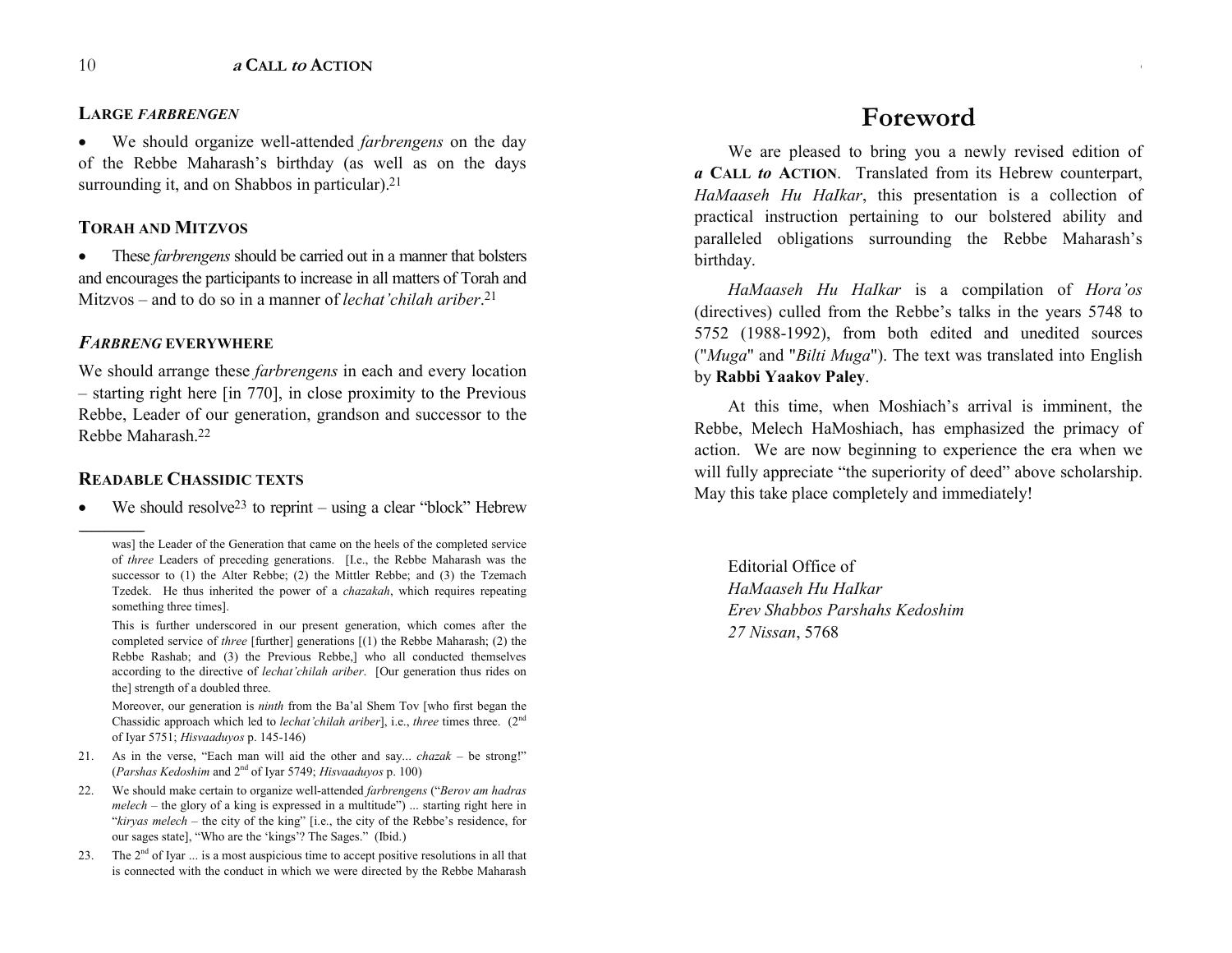# **The 2nd of Iyar**

Birthday of the Rebbe Maharash (**לְכַתְּחִילָה אֲרִיבֵּעִר** – "Lechat'chilah ariber

#### **INTRODUCTION**

------------------------------------------------

The Rebbe Maharash (fourth Lubavitcher Rebbe) was born on the  $2<sup>nd</sup>$  of Iyar 5594 (1884), which coincides with the  $17<sup>th</sup>$  day of the Omer counting, and its corresponding attribute of *tiferes shebetiferes*. 1

In the entry in *HaYom Yom* for this day, the Rebbe records how, when the Rebbe Maharash was seven years old, he was tested in his studies by his father, the Tzemach Tzedek. He did so well in the test that his teacher was enormously impressed. Unable to restrain himself the teacher said to the Tzemach Tzedek, "Well, what do you say? Hasn't he done marvelously?" The Tzemach Tzedek responded, What is there to be surprised about when *tiferes shebetiferes* does well...?

The Rebbe Maharash is considered synonymous with his most famous adage:

*Der velt zagt, as men ken nit arunter*, *darf men ariber* The world says that only if we cannot go beneath [an obstacle], then we should climb over. *Un ich halt*, *as men darf lechat'chilah ariber* – but I hold that we should go over to begin with! (See footnotes 8 & 17 for an explanation of these two approaches.)

#### **ABOVE AND THEN BEYOND**

The precise wording of the adage tells us to "...go over *to begin with*." This also tells us that we should be aware that our current mode of *ariber* is only the beginning... We should constantly advance our *ariber*, taking this approach far beyond our original "*ariber*."<sup>19</sup>

#### **FULL STRENGTH AT ONSET**

*Lechat'chilah ariber* also means that we can and should accept and implement new positive resolutions with the full sense of permanency and absolute strength (*chazakah*) without having to wait until the third time that something is accomplished in order to render it the legal strength of a *chazakah*. 20

----------------------------------------------- should act this way *lechat'chilah*, i.e., this "elevated" conduct should not come only after a while, following many accomplishments in divine service – but rather, we should act thus immediately, at the very *beginning* of divine service ... We could even suggest, with almost certainty, that the exactitude of the phrase *lechat chilah ariber*" also includes attaining the highest levels right at the very outset. (Eve and night after 2nd of Iyar 5748; *Hisvaaduyos* p. 217-218)

19. *Parshas Tazria-Metzorah* 5750; *Hisvaaduyos* p. 120.

Since the mode of *ariber* is not a one-time occurrence, but rather, a perpetual mode of conduct which permeates all areas of divine service, it must therefore be continuously *increased* from time to time ...

This fact is alluded to by the Rebbe Maharsh being born at the beginning of the month of Iyar, the month of the counting of the Omer – which teaches us that even subsequent to the festival of Pesach and the start of the Omer counting, and even after the passage of two full weeks of Omer counting, taking us into the *third* week, we should nevertheless add even further in our conduct of *ariber*, so that our present conduct is considered "*ariber*" compared to the former "*ariber*." (Ibid., p.123-124)

... This serves as a directive in our daily lives, as is the case with all aspects of *Toras Chaim*, the Torah of Life; an instruction in our daily living, *in actuality*. For, in all matter of Torah, the main thing is the deed. (*Parshas Kedoshim* and 2nd of Iyar 5749; *Hisvaaduyos* p. 87)

20. ... A lesson, an instruction and a granting of power, to each Jew in all of their affairs beginning with matters of Torah and Mitzvos, which form the inner essence and core of our lives ... For although the worldly order is incompatible with such an approach, it is nevertheless within the power of every Jew, (and particularly) when they go in the mission of the Leader of their respective generation, to accomplish all their matters in a manner of *lechat'chilah ariber*.

Further, the ability to have the force of *chazakah* (not only after actually performing a matter three times, but rather) immediately upon beginning a particular undertaking, comes from the power of the [Rebbe Maharash. For he

<sup>1. [</sup>There are seven *midos* or Divine attributes, the first (and major) three being *chesed* (kindness), *gevurah* (severity) and *tiferes* (beauty). Each attribute contains elements of the others, *chesed-within-chesed, gevurah-within-chesed,* etc. 49 combinations in all, corresponding to the 49 days of the *omer*. The Rebbe Maharash was born on Iyar 2, the day of *tiferet-within-tiferet*, representing an extraordinarily high spiritual level"  $-$  from a footnote to the English translation of *HaYom Yom* (2<sup>nd</sup> Iyar).]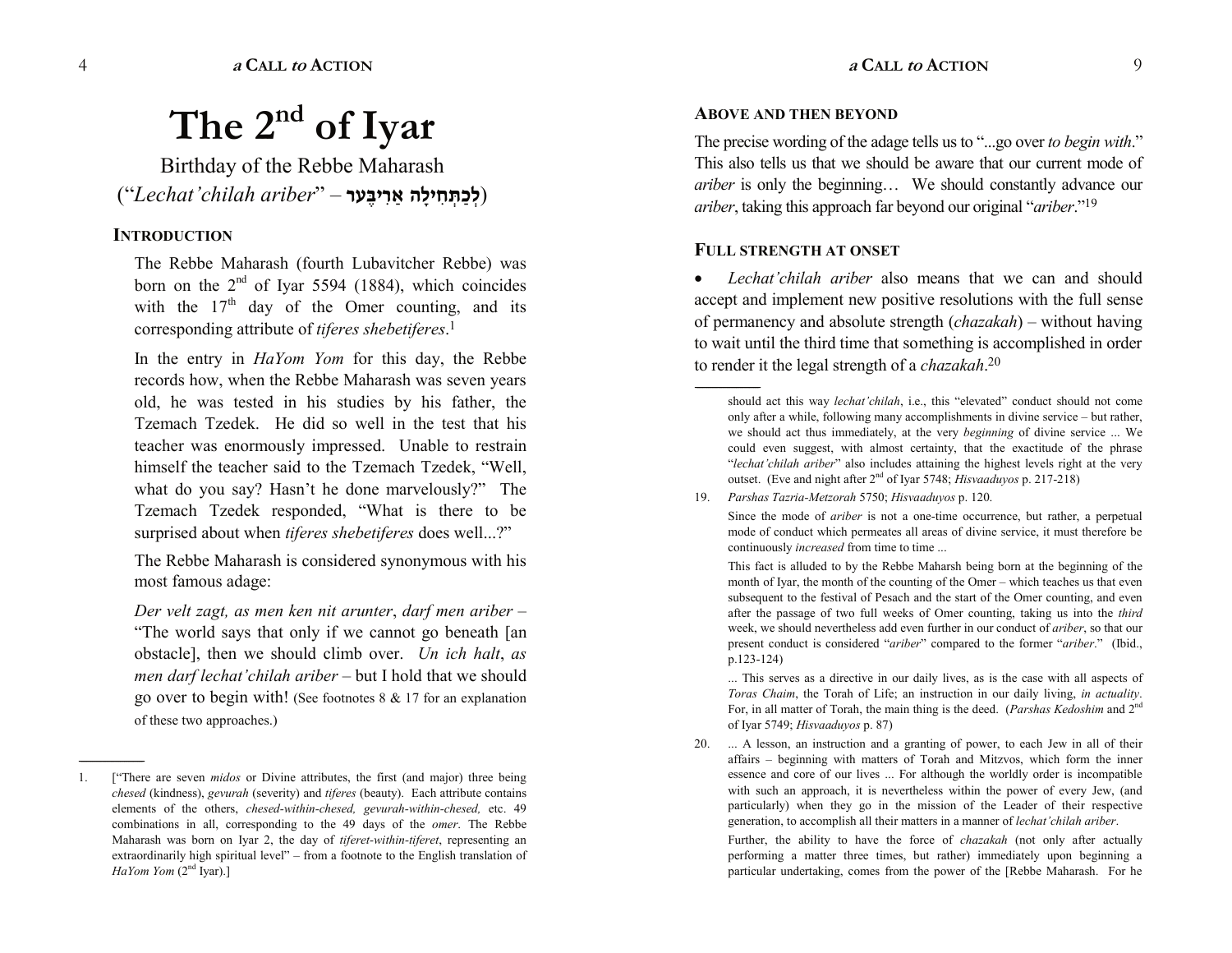that the mode of *ariber*, "going over," is *not* reserved for specific occasions and circumstances. In other words, it is not a mode that should only be considered subsequent to having accomplished an orderly and progressive divine service.17 Rather, we should apply it *to begin with*. 18

... As is emphasized in the beginning of the Rebbe Maharash's adage: "The world says that *if we cannot go underneath*, then we should go over..." In other words, there is a mode of conduct that involves going "underneath," and such a conduct is also *valid* according to Torah. Were that not the case, the Rebbe Maharash would not have compared the two modes of conduct in the first place [for why bother mentioning an *invalid* approach?!].

Rather, this first mode [is certainly valid, and] entails operating within the limitations imposed by the nature of the world (which was created as such by Hashem) – "The *world* says, etc." The Rebbe Maharash's innovation is that we should instead conduct ourselves in a manner that reaches *beyond* nature. (Ibid., fn. 10)

18. ... This then affects our subsequent conduct, so that *all* matters of divine service are accomplished in a manner of *lechat'chilah ariber* – including matters that pertain to a steady and orderly service, i.e., they too are accomplished in a manner of *ariber*!

This fact is underscored by the juxtaposition of Pesach [Pesach means "jumping over"] and the counting of the Omer:

The very *start* of the Jewish people's divine service (that began with the birth of the Jewish nation on the first Pesach [the exodus from Egypt]) was accomplished in a mode of "leaping and jumping." They *began* with *ariber*. Only then did they use this mode to influence their steadily-progressive conduct represented by the daily counting of the Omer.

This is alluded to in the birth of the [Rebbe Maharash,] architect of the mode of *lechat'chilah ariber.* Notably, he was born at the beginning of the month of Iyar, the month of the counting of the Omer. This teaches us that the mode of *lechat'chilah ariber* should also permeate our orderly divine service, as represented by the counting of the Omer.

Further, within the month of Iyar, his birthday is on a *regular* day – well after the conclusion of the festival of Pesach, and only after the entire month of Nissan [in which we do not recite *tachanun* due to the influence of Pesach – Ed.] has passed, and even after Rosh Chodesh Iyar [for Rosh Chodesh is also a semi-festive day]. Rather, the Rebbe Maharash was born specifically on the *2nd* day of Iyar.

This serves to stress how even at the very outset *(lechat'chilah*) we should go *ariber*. (*Parshas Tazria-Metzorah* 5750; *Hisvaaduyos* p. 23)

*Ariber* involves a mode of conduct that is "elevated and raised." Moreover, we

The Rebbe Meharash transmitted this approach to his son, the Rebbe Rashab, who taught it to his own son, the Previous Rebbe. *Lechat'chilah ariber*, wrote the Previous Rebbe,<sup>2</sup> served as a foundation and life-line for all his accomplishments on behalf Judaism and Chassidus, despite the immense obstacles posed by the Communist regime.

The Rebbe subsequently made the doctrine of *lechat'chilah ariber* into a natural feature of our approach to Judaism and life in general.3

#### **HIS TEACHINGS AND DIRECTIVES**

 $\bullet$  We should use the opportune time of Beis Iyar<sup>4</sup> (and the days leading up to it)<sup>5</sup> to increase in our study of the Rebbe Maharash's teachings and compliance with his directives. $6$ 

3. *Parshas Ha'azinu*, 13<sup>th</sup> of Tishrei 5749.

------------------------------------------------

4. We hereby once again encourage the application of *lechat'chilah ariber* insofar as action is concerned; action, after all, is paramount.

The point is that each one of us should strive to affect and ingrain [Yid: *einfiren*] within ourselves the mode of *lechat'chilah ariber* as far as all matters of goodness and holiness are concerned. (2nd of Iyar 5749; *Hisvaaduyos* p. 107)

The approach of *lechat'chilah ariber* also includes *retroactive* implications - so that all matters pertaining to previous days (starting with [the most recent day] the 27<sup>th</sup> of Nissan) are now elevated to the level of *lechat'chilah ariber* and *tiferes shebetiferes*. (28th of Nissan 5751; *Hisvaaduyos* p. 118)

- 5. The Shabbos prior to the  $2<sup>nd</sup>$  of Iyar and certainly the actual day of the  $2<sup>nd</sup>$  of Iyar as well, is a most opportune time to accept positive resolutions regarding everything connected with [*lechat'chilah ariber*,] the conduct in which the Rebbe Maharash (*tiferes shebetiferes*) directed us. (*Parshas Kedoshim*, 2nd of Iyar 5749; *Hisvaaduyos* p. 100)
- 6. *Parshas Tazria-Metzorah* 5750; *Hisvaaduyos* p. 120.

The birthday of the Rebbe Maharash serves as a lesson, instruction and granting of power to each Jewish man, woman and child – regarding their daily conduct for the coming year.

... A person's *mazal* [supernal source of the soul] is predominant on their birthday. In this case, however, the one whose birthday we celebrate on the  $2<sup>nd</sup>$  of Iyar is a *Nassi* (Leader) of all Jewry.

------------------------------------------------

<sup>17.</sup> There are two modes of conduct that accord with the Torah – one is an orderly and progressive approach, the other a mode that springs over and defies the confines of order. One might have thought to begin with an orderly conduct and only then progress to the higher mode of *ariber*... (Ibid., p. 120)

<sup>2. [</sup>See letter dated 15 Cheshvan 5688, in the Previous Rebbe's *Igros Kodesh*, vol. 1, p. 617). This is the first recorded mention of the concept of *lechat'chilah ariber*.]